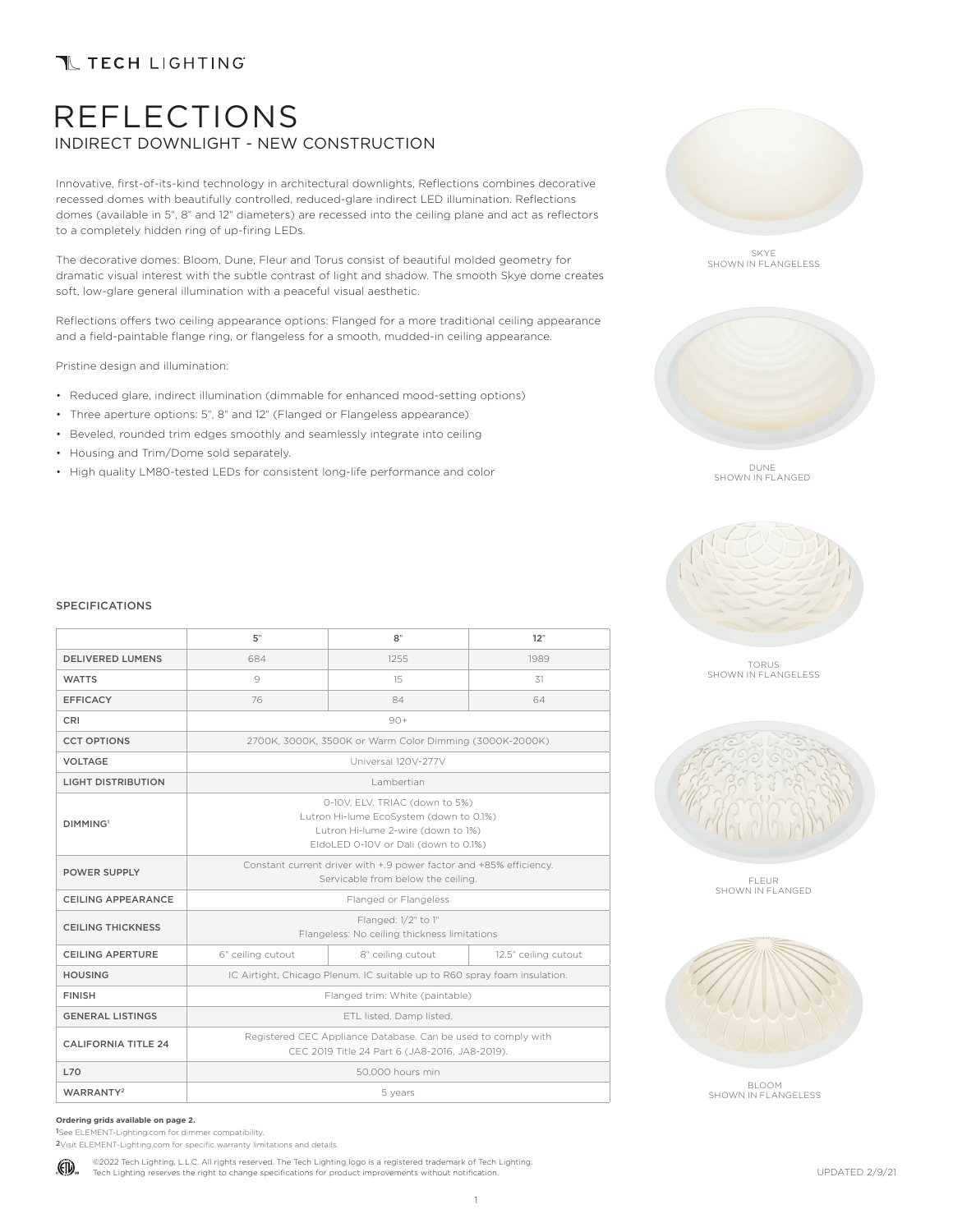# REFLECTIONS INDIRECT DOWNLIGHT - NEW CONSTRUCTION

### ORDERING GRIDS

| <b>HOUSING</b>                               |                                                 | TRIM / DOME                                                                                                                                                                                                                |                                              |                                         |                                                                                              |                                                   |                            |
|----------------------------------------------|-------------------------------------------------|----------------------------------------------------------------------------------------------------------------------------------------------------------------------------------------------------------------------------|----------------------------------------------|-----------------------------------------|----------------------------------------------------------------------------------------------|---------------------------------------------------|----------------------------|
| PRODUCT                                      | <b>HOUSING</b><br>RATING                        | <b>DRIVER</b>                                                                                                                                                                                                              | PRODUCT                                      | <b>CEILING</b><br>APPEARANCE            | CRI/CCT                                                                                      | <b>DOME</b><br><b>PATTERN</b>                     | <b>FINISH</b>              |
| EDIH5R 5"<br>EDIH8R 8"<br><b>EDIH12R 12"</b> | <b>I</b> IC AIRTIGHT<br><b>C</b> CHICAGO PLENUM | INTEGRATED DRIVERS 120V/277V<br>UNIVERSAL/0-10V 5%<br>(LEAVE BLANK)<br>FLDOLED 0.1% 0-10V LINEAR UNV<br>-ELDO<br>-ELDOA ELDOLED 0.1% 0-10V LOGARITHMIC UNV<br>-ELDD ELDOLED 0.1% DALI UNV<br>-HLECO HI-LUME ECOSYSTEM UNV1 | EDIT5R 5"<br>EDIT8R 8"<br><b>EDIT12R 12"</b> | <b>L</b> FLANGELESS<br><b>F</b> FLANGED | 927 90CRI. 2700K<br>930 90CRI. 3000K<br>935 90CRI. 3500K<br>9WD 90CRI. WARM DIM 3000K-2000K1 | 1 SKYE<br>2 TORUS<br>3 BLOOM<br>4 FLEUR<br>5 DUNE | <b>W</b> WHITE (PAINTABLE) |
|                                              |                                                 | <b>INTEGRATED DRIVERS 120V</b><br>-HL2W HI-LUME 2-WIRE                                                                                                                                                                     |                                              |                                         |                                                                                              |                                                   | W                          |

Must order LED dome (sold separately).

1HLECO - Lutron has put their entire 0.1% ECO drivers on indefinite hold which impacts all -HLECO item numbers. Please consult factory for alternatives. This does not impact -HL2W. 19WD - The 5" Warm Dim option is currently not available due to a driver shortage. We will update the spec sheet as soon as it becomes available. The 8" and 12" Warm Dim options are available to order.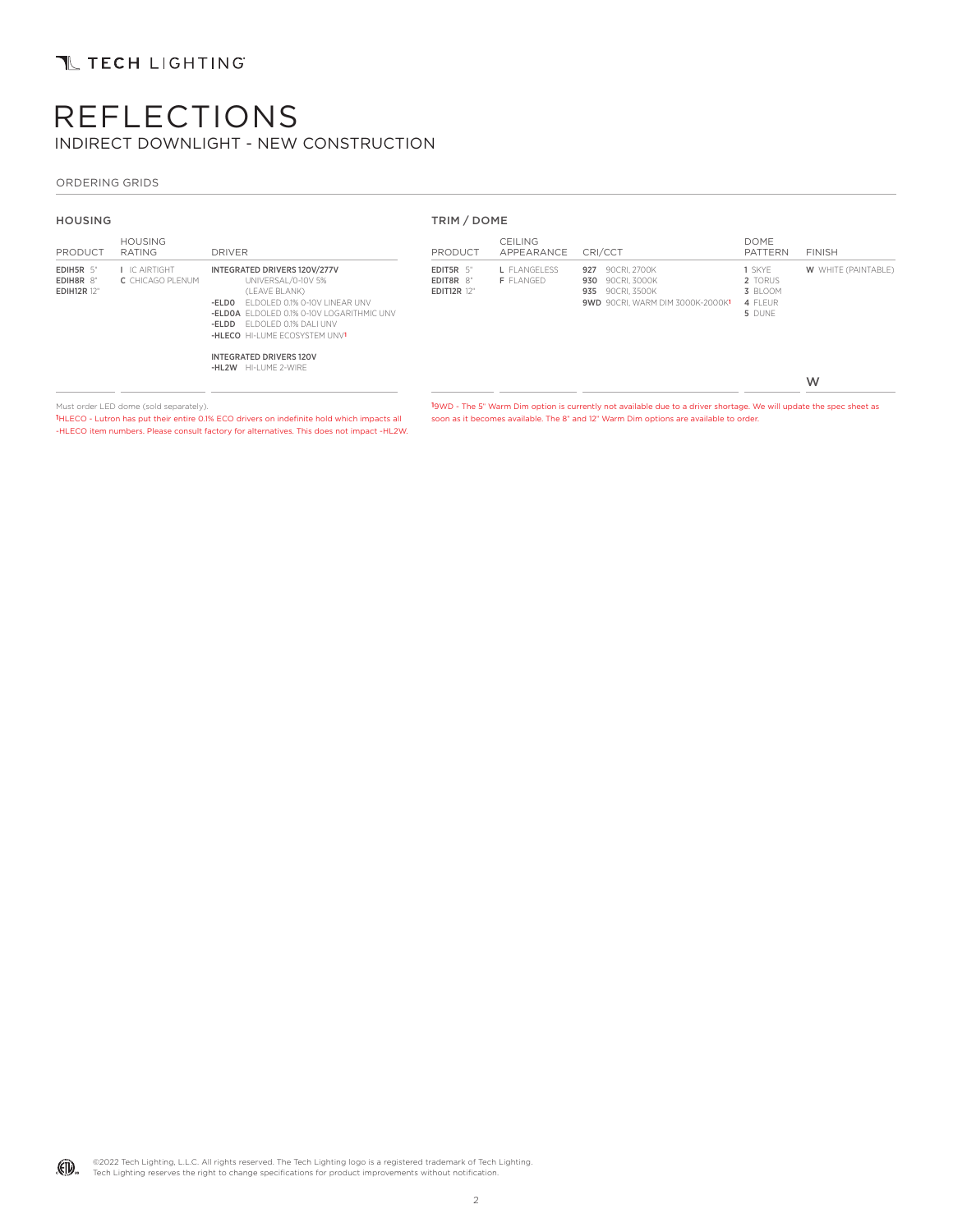# REFLECTIONS

INDIRECT DOWNLIGHT - NEW CONSTRUCTION

DOME/TRIM



HOUSING



5" APERTURE<br>IC AIRTIGHT / CHICAGO PLENUM



8" APERTURE IC AIRTIGHT / CHICAGO PLENUM



12" APERTURE<br>IC AIRTIGHT / CHICAGO PLENUM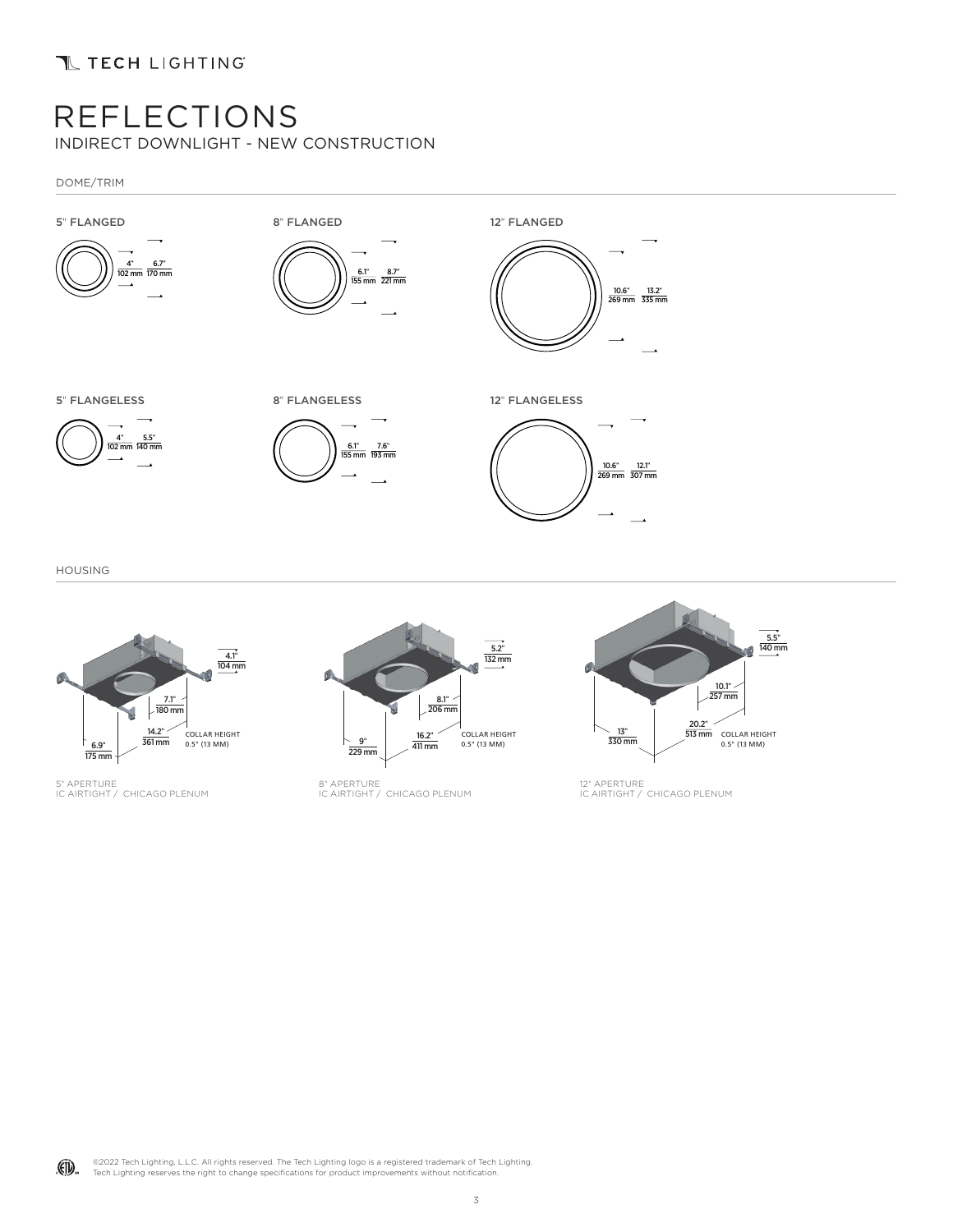# REFLECTIONS INDIRECT DOWNLIGHT - NEW CONSTRUCTION

### PHOTOMETRICS

| Description:        | Skve 5" |  |
|---------------------|---------|--|
| Total Lumen Output: | 684     |  |
| Total Power:        | q       |  |
| Luminaire Efficacy: | 76      |  |
| Color Temp:         | 3000K   |  |
| CRI:                |         |  |







| Description:        | <b>Skye 12"</b> |  |  |
|---------------------|-----------------|--|--|
| Total Lumen Output: | 1989            |  |  |
| Total Power:        | 31              |  |  |
| Luminaire Efficacy: | 64              |  |  |
| Color Temp:         | 3000K           |  |  |
| CRI <sup>.</sup>    | $90+$           |  |  |



©2022 Tech Lighting, L.L.C. All rights reserved. The Tech Lighting logo is a registered trademark of Tech Lighting. (FI) Tech Lighting reserves the right to change specifications for product improvements without notification.